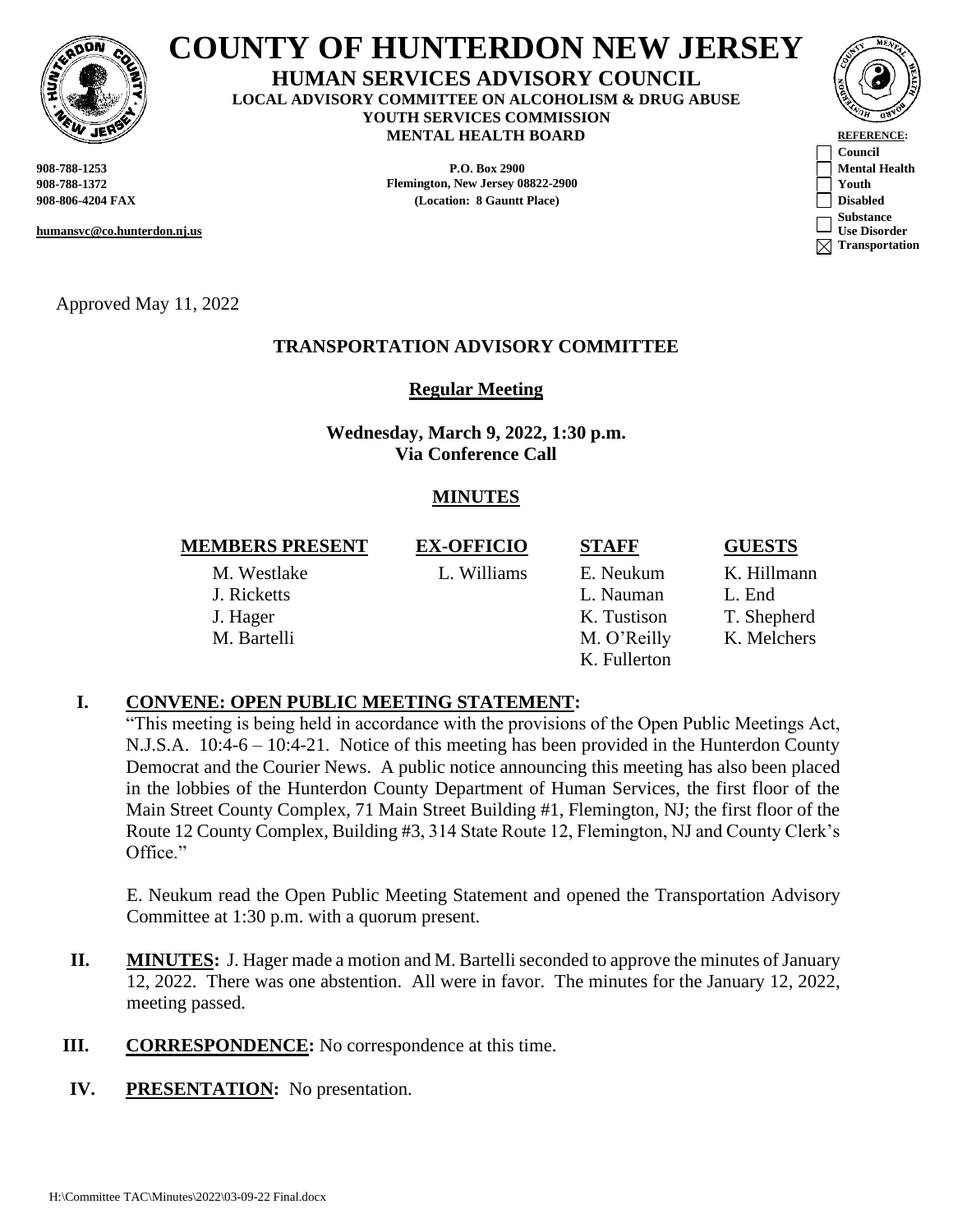### **V. Reports:**

**A. Transportation – Erin Neukum:** E. Neukum stated the tablets were received in October 2021 and are now able to use them since the GDS Backing (wireless tablet holders) arrived. L. End took the initiative to change all of the parts over that hold the actual tablet and then connect to both ends of the tablet so they may charge. As a result, Communications was able to change out the wiring inside the bus, so the tablets are now hardwired. So far, there had been no issues except for one tablet which may be a bad tablet that will be going back to Samsung for a switch-out. E. Neukum commented that these tablets are holding a charge, which is amazing since the last set of tablets had a little issue of holding a charge. When she spoke with the company rep, he assured that these tablets will hold charge.

All of the buses that are funded through 5310 and CMAQ, were inspected in January 2022 by NJ Transit. All of the vehicles passed. There were two small items that needed to be fixed; the windshield wiper fluid was low and actually frozen in the one of the vehicles and there was an issue with one of the lifts; it was getting stuck and it was fixed as well. The only two vehicles they couldn't inspect at that time were (1) a vehicle is still out in Washington, NJ being fixed at the shop. It had been in a accident in June 2021 and this is how long it is taking to get parts; and (2) the other vehicle was not able to be pulled from service that day but was pulled at a later date to be inspected and it passed.

**B. Systems Operations – Easton Coach:** L. End conveyed the main issue Easton Coach is experiencing is the staffing of their drivers. There is still an ongoing shortage. Easton Coach has been trying to entice people to come onboard, as well as ask their employees if they know someone. Easton Coach is offering a \$2,000.00 hiring bonus for signing up.

K. Hillmann interjected something she found interesting over the last couple of months. Even though there is a driver shortage, the plus of how New Jersey works is funding goes from federal to the state to the counties. Each county has discretion of what and how they can utilize the monies. She described a situation noted in Essex County and further explained how she found out how there are LINK transportation buses that transport among counties throughout the state. She suggested looking into obtaining funding through a federal level. Discussion ensued.

L. End continued to provide his report on enticing people to join the driver team employed by Easton Coach. He noted there are other locations and facilities that are looking or CDL drivers as well as they are having problems. Currently, Easton Coach has 13 full time employees and one part time employee. He stated he lost one of their good employees in December 2021 because of a retirement after 27 years. There was another employee that decided he was going to go part time. Unfortunately, he has a few drivers on medical leave; hopefully one will be back as soon as April. L. End conveyed it is tough keeping up with the required demands. Easton Coach is required to run eight shuffles a day which are eight drivers, as well as try to run as many Demand Response runs that they possible can; anywhere between six and eight. He has two dispatchers that have CDLs who help out with the runs. This does hamper the dispatch office by limiting the employees that make schedules and manage phone calls. They have helped out when needed to keep up with the demand. L. End stated they are seeing more people requesting transportation. The Arc of Hunterdon opened last week who have 14-15 clients that are seeking transportation. Others like CEA, High Point and StarThrower Group, Inc. also is seeking transportation earlier in the morning. Due to this demand, Easton Coach is asking some of the clients who are calling in for rides to please schedule after 10:00am so the request may be accommodated. A lot of the riders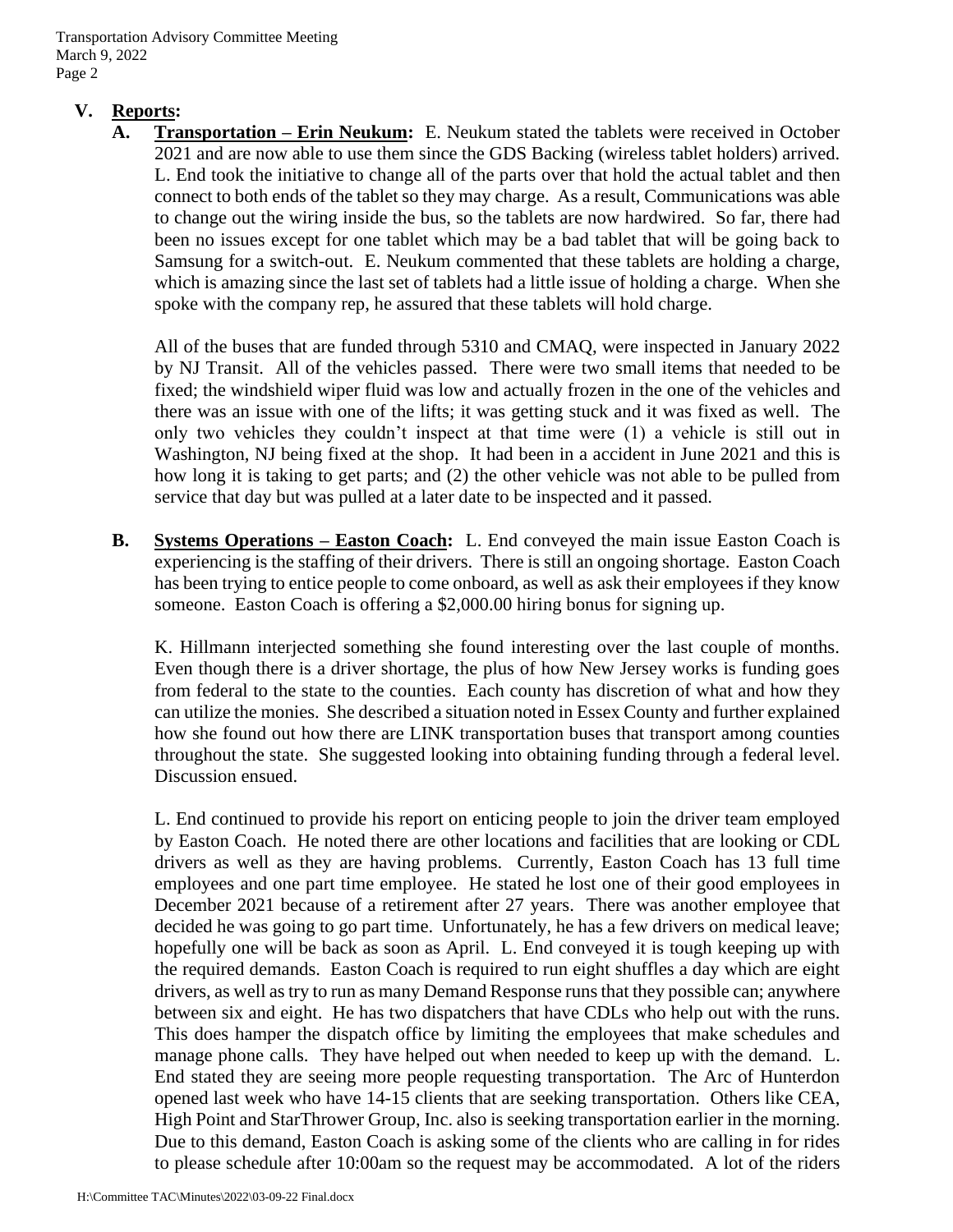are used to going out by 9:00 am going shopping and returning home early. This worked during COVID and they did not have as many riders. They are trying to get as many people out there for employment, workshops, as well as doctor's appointments. They need take priority first.

As E. Neukum mentioned, they did upgrade all of the tablets which has been a big plus. In the morning, the drivers would come in and kind of fight over where their tablet was, having a working tablet or worry that the tablet would die. The new tablets have been a tremendous help and everything there has been working very well.

Easton Coach is trying a couple of different ideas with the Ecolane system that they have in place. This week, they had been taking what the dispatchers had been putting in and what will be called "mandatory(ing) it into a particular run". This blocks the system from automatically entering where the driver should be picking up. So, it does change the factor around as far as on time performance for pick-ups and drop-offs. This seems to be working a little bit better and different for some of the drivers. They are seeing it is making a big difference. Corporate with Easton Coach has upped the facilities that they have been working with the Ecolane system; they are helping out trying to find where some of these problems have been. The past few days had been quite prolific. As a result, they have been able to pick-up more passengers even though they are short on drivers. They are also finding some free time and some overtime as well. Another positive is Easton Coach are working with some passengers who own and operate a smartphone. There is a mobile app available. It will help Easton Coach with the volume of calls coming into dispatch, scheduled rides, manage reservations and time. L. End conveyed they are working hard on implementing new, helpful ways to improve and enhance the experiences for ridership. They are definitely going in a positive direction.

- **C. Fiscal – Keith Tustison:** K. Tustison reported he does not have a lot for the fiscal update since he provided the  $4<sup>th</sup>$  quarter trip updates at the last meeting. He stated it is best to wait until after March to provide the update. Fares continue to be not collected.
- **D. NJ Transit Report:** L. Williams reported the 2022 SCDRTAP agreement were released to the counties. NJ Transit is waiting for the agreements to be returned with signatures and then they will be routed and executed for Section 5310 grant award. 2019 awards had been sent out. The county had been awarded one extended cutaway with two accessible securement locations; fare box destination size as well were included in that award. The county was also awarded mobility management money which will provide funding (\$200,000.00) for 3rd party contracting services with Easton Coach. For 2019, there is not federal match requirement, so this is not a match to the county. For 2020 Section 5310, NJ Transit had its state committee review on February 11, 2022, where a lot of stakeholders, internal and external from NJ Transit who reviewed grant applications for 2020. Once they get the programs and projects approved by MTA, they will send out award determinations. For Section 5310, the 2020 agreement had ended. They will be offering the counties the opportunity to extend those agreements until 2022. The reason for this extension is because of the CARES funding for COVID. She is in the process of getting the extension letter prepared for release, signature and execution. L. Williams lastly noted there is a Certified Community Transit Manager Certification Workshop to be held from April 25 to April 26 in Atlantic City, NJ for the transaction conference. This is a two-day certification course. If anyone is interest, please advise L. Williams.